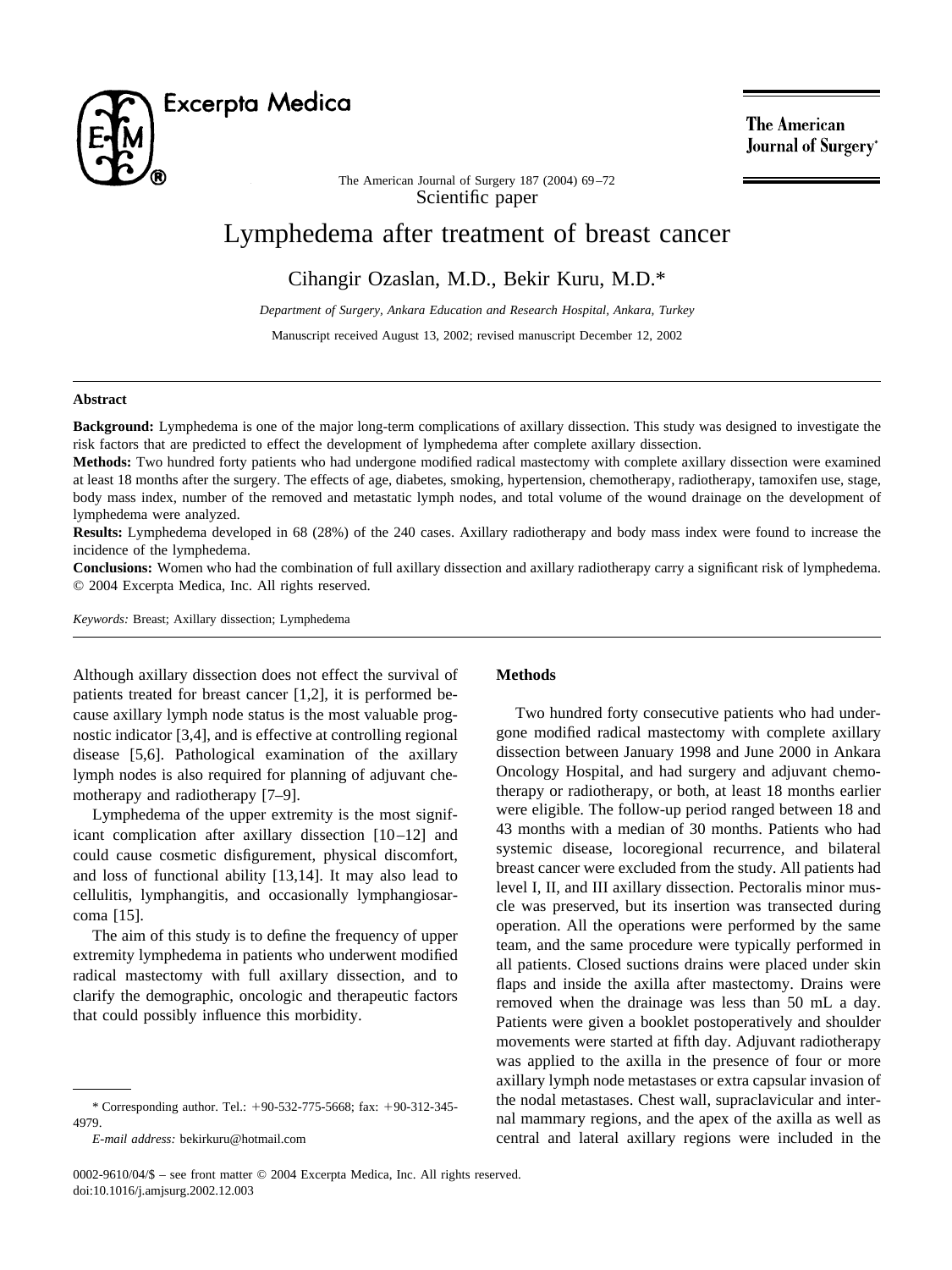radiotherapy field. Informed consent was obtained from the patients, and the research protocol was approved by the Ethics Committee of Ankara Oncology Hospital.

The following data about the probable risk factors for lymphedema were collected from the patients using a brief questionnaire and from the medical records of the patients: Age at operation, body mass index ([BMI]: weight [kg]/ height<sup>2</sup>  $[m<sup>2</sup>]$ ), history of diabetes, hypertension, and cigarette smoking, axillary radiotherapy (yes/no), chemotherapy (yes/no), tamoxifen treatment (yes/no), number of the removed lymph nodes, metastatic lymph nodes (yes/no), total amount of the closed suction drainage, and stage of the disease.

Patients were assigned in three categories in respect to age ( $\leq$ 40 years, 40 to 60, and  $>$  60 years), BMI ( $\leq$ 20, 20 to 25, and  $>$ 25), removed lymph nodes (<15, 15 to 25, and  $>$ 25), and total amount of closed suction drain drainage  $(<500$  mL,  $500$  to 1,000 mL, and  $>1,000$  mL). Patients were also assigned in two categories (yes/no) in respect to history of diabetes, hypertension, and smoking, radiotherapy, chemotherapy, metastatic lymph nodes, and tamoxifen use.

When the patients referred for control, arm circumference at 5 and 10 cm proximal and at 5 cm distal to olecranon and at wrist level was measured, and the difference at any level compared with the opposite upper extremity was established. The difference of 2 cm or more was accepted lymphedema.

The categorized probable risk factors were entered into the logistic regression analysis as categorical covariates using a different reference category for each risk factor. The SPSS 10.05 for Windows (SPSS, Chicago, Illinois) computer program was used in data analysis. Univariate analyses were performed by the chi-square test, and the forward logistic regression model was used for the multivariate analysis. Relative risks were reported with a 95% confidence interval.

## **Results**

The mean age of the patients was 51.3 years (median 50, range 28 to 80). The mean number of the removed lymph nodes was 18.9 (median 18, range 8 to 41). In all, 131 of the 240 patients had axillary metastases, 89 had adjuvant breast and axillary radiotherapy. The features of the patients are shown in Table 1.

Among the 240 cases of breast cancer 68 (28%) had developed arm swelling more than 2 cm, and 22 (9.2%) had more than 4 cm. When compared with the other arm, the incidence of lymphedema with respect to demographic features of the patients and type of treatment are also shown in Table 1. Univariate analyses showed that adjuvant radiotherapy and BMI greater than 25 were found to increase the incidence of lymphedema. Multivariate analysis also showed that BMI greater than 25 and adjuvant radiotherapy Table 1

|                 | Patient characteristics and frequencies of lymphedema in each category |  |  |  |  |
|-----------------|------------------------------------------------------------------------|--|--|--|--|
| of risk factors |                                                                        |  |  |  |  |

| Factors                 | n(%)                   | Number of<br>patients with arm<br>circumference<br>$>2$ cm $(\% )$ | P value   |  |
|-------------------------|------------------------|--------------------------------------------------------------------|-----------|--|
| Age                     |                        |                                                                    |           |  |
| $<$ 40 $\ddagger$       | 41 (17.0)              | 10(24.3)                                                           | NS        |  |
| $40 - 60$               | 136 (56.6)             | 36(26.4)                                                           |           |  |
| >60                     | 63 (26.2)              | 22 (34.9)                                                          |           |  |
| BMI                     |                        |                                                                    |           |  |
|                         |                        |                                                                    | $0.001*$  |  |
| $201$<br>$20 - 25$      | 56 (23.3)<br>107(44.6) | 8 (14.3)<br>22(20.5)                                               | NS†       |  |
| >25                     |                        | 38 (49.3)                                                          |           |  |
|                         | 77 (32.0)              |                                                                    |           |  |
| Smoking<br>Yes          | 26(10.8)               | 7(26.9)                                                            | <b>NS</b> |  |
|                         |                        |                                                                    |           |  |
| Not                     | 214 (89.2)             | 61(28.5)                                                           |           |  |
| Diabetes mellitus       |                        |                                                                    |           |  |
| Yes                     | 22(9.2)                | 9(40.9)                                                            | <b>NS</b> |  |
| No‡                     | 218 (90.8)             | 59 (27.0)                                                          |           |  |
| Hypertension            |                        |                                                                    |           |  |
| Yes                     | 56(23.3)               | 19 (33.9)                                                          | <b>NS</b> |  |
| Not                     | 184 (76.6)             | 49 (26.6)                                                          |           |  |
| Number of removed       |                        |                                                                    |           |  |
| lymph nodes             |                        |                                                                    |           |  |
| $<15$ ‡                 | 77 (32.0)              | 23 (29.8)                                                          | <b>NS</b> |  |
| $16 - 25$               | 131 (54.6)             | 36(27.4)                                                           | NS        |  |
| >25                     | 32 (13.3)              | 9(28.0)                                                            |           |  |
| Metastatic lymph nodes  |                        |                                                                    |           |  |
| Yes                     | 131 (54.6)             | 42 (32.0)                                                          | NS        |  |
| No‡                     | 109 (45.4)             | 26(23.8)                                                           |           |  |
| Chemotherapy            |                        |                                                                    |           |  |
| Yes                     | 163 (67.9)             | 50 (30.6)                                                          | <b>NS</b> |  |
| No‡                     | 77 (32.1)              | 18 (23.3)                                                          |           |  |
| Radiotherapy            |                        |                                                                    |           |  |
| Yes                     | 89 (37.1)              | 37(41.6)                                                           | 0.001     |  |
| No‡                     | 151 (62.9)             | 31(20.5)                                                           |           |  |
| Tamoxifen use           |                        |                                                                    |           |  |
| Yes                     | 76 (31.6)              | 16(21.0)                                                           | <b>NS</b> |  |
| No‡                     | 164 (68.4)             | 52 (31.7)                                                          |           |  |
| Closed suction drainage |                        |                                                                    |           |  |
| $<$ 500 $<$ ct          | 54 (22.5)              | 18 (34.6)                                                          |           |  |
| 500-1000 cc             | 134 (55.8)             | 30 (22.4)                                                          | <b>NS</b> |  |
| $>1000$ cc              | 52 (21.7)              | 20(37.0)                                                           |           |  |
| Stage                   |                        |                                                                    |           |  |
| I‡                      | 28 (11.6)              | 6(21.4)                                                            | NS        |  |
| $\mathbf{I}$            | 176 (73.4)             | 49 (27.8)                                                          | <b>NS</b> |  |
| Ш                       | 36 (15.0)              | 13(36.1)                                                           |           |  |

 $*$  BMI  $<$  20 versus BMI  $>$  25.

† BMI 20–25 versus BMI 25.

‡ Reference category used in logistic regression analyses.

 $BMI = body mass index; NS = not significant.$ 

were the independent factors influencing lymphedema [\(Ta](#page-2-0)[ble 2\)](#page-2-0).

## **Comments**

The incidence of lymphedema after axillary dissection has been reported in a wide range from 10% to 37%. This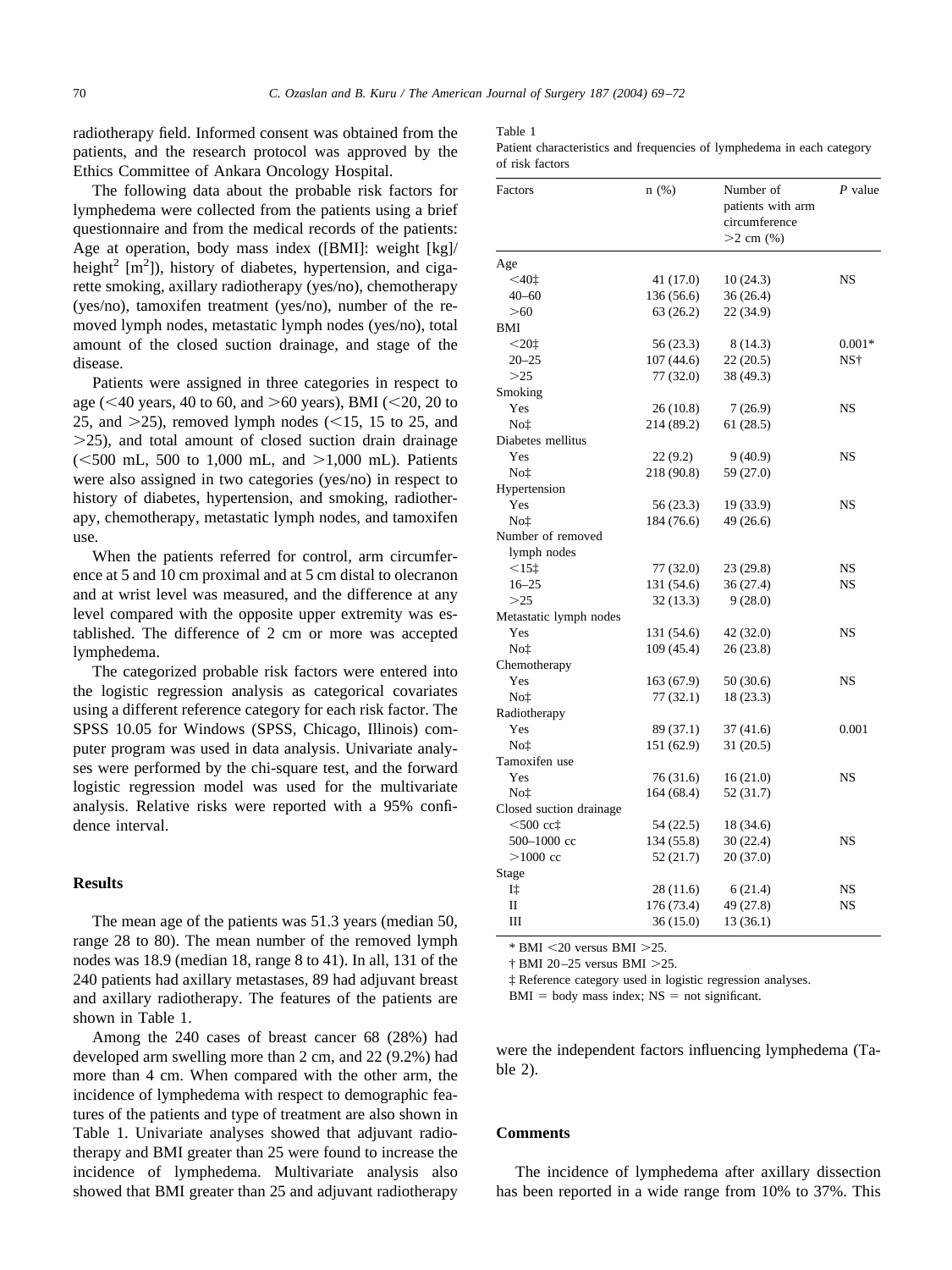<span id="page-2-0"></span>Table 2 Factors predictive of arm edema on multivariate analysis

|                       | P value | Relative risk* | 95 % CI*       |
|-----------------------|---------|----------------|----------------|
| BMI > 25              | 0.001   | 5.55           | $2.28 - 13.51$ |
| Axillary radiotherapy | 0.001   | 2.75           | $1.48 - 5.08$  |

\* Adjusted for all the probable risk factors mentioned in Table 1

 $CI =$  confidence interval;  $BMI =$  body mass index.

wide range is mainly related to different definitions of lymphedema and different patient groups in the studies [\[16,17\].](#page-3-0) Axillary radiotherapy had a greater proportion in older series [\[18–21\],](#page-3-0) whereas in recent series radiotherapy had a lesser proportion or was not included in the studies [11,22]. Although simple circumferential comparison between the normal and potentially abnormal arm was used as in our study, volumetric comparisons such as water displacement technique or calculation of the arm volume were also used in different studies [\[16,18,20,22–24\].](#page-3-0)

Lymphatic obstruction is not the only responsible mechanism in the pathophysiology of lymphedema. Total arm blood flow and vascular bed size also appear to be increased in lymphedema [\[25\].](#page-3-0) It has been reported that body weight or BMI are the important factors that increase lymphedema [10,11,21]. However, body weight was not found to influence the lymphedema in the series reported by Larson et al [\[17\].](#page-3-0) In our series BMI greater than 25 also was found to be an independent prognostic factor for lymphedema.

Pezner et al [\[26\]](#page-3-0) have reported that the incidence of lymphedema was 25% at age greater than 60 years and 7% at age under 60, whereas Kiel and Rademacker [\[27\]](#page-3-0) reported an incidence of 56% for age over 55 years and 23% for age under 55. In other studies, age was not found to influence the development of lymphedema [10,11,16,20,22].

Edwards [10] found that the number of the removed lymph nodes was not correlated with lymphedema. Roses et al [11] stated that the number of the removed lymph nodes was not a risk factor in multivariate analysis, but in univariate analyses it increased the risk. On the other hand, other authors demonstrated that as the number of the removed lymph nodes increased lymphedema increased as well [\[17,27,28\].](#page-3-0) In our series, there was no correlation between lymphedema and the number of the removed lymph nodes.

Suneson [\[28\]](#page-3-0) and Kiel and Rademacker [\[27\]](#page-3-0) reported that the presence of axillary metastases increased the development of lymphedema. In addition, Senofsky et al [\[29\]](#page-3-0) pointed out that gross axillary metastases correlated with lymphedema. In other series axillary metastases was not found to be a risk factor in the development of lymphedema as in our series [10,11,17,24].

In the present study radiotherapy was found to be the most significant factor in development of lymphedema. Many studies support our study [\[12,18,19,27,29,30\].](#page-3-0) However, it has also been reported that adjuvant radiotherapy to axilla did not correlate with the development of lymphedema [10,11,26]. Hypertension, diabetes, cigarette smoking, adjuvant chemotherapy and tamoxifen use did not influence the lymphedema  $[10,11,17,20,26,27]$ . In our series these factors were also found not to have an effect.

Tadych and Donegan [\[31\]](#page-3-0) suggested that total amount of closed suction drainage after the operation correlated with lymphedema. However, the present study did not support this finding. On the other hand, oblique skin incision and division of pectoralis minor muscle during operation have been shown to increase lymphedema [\[21,26\].](#page-3-0)

Adjuvant radiotherapy to axilla and high BMI were found the independent detrimental factors in our study. Radiotherapy is applied in the presence of four or more metastatic lymph nodes or extra capsular invasion of the nodal metastases in our hospital, and is indispensable as a therapeutic modality. Because axillary radiotherapy after axillary clearance increased the risk of lymphedema 2.75 fold, and lymphedema is also high in patients who had not radiotherapy, we think that the selection of the patients with negative axillary metastatic lymph nodes by sentinel lymph node biopsy is of paramount importance to avoid unnecessary axillary dissection.

The patients who had axillary radiotherapy or who had BMI greater than 25 must be considered as potential candidates to have lymphedema after complete axillary dissection. Therefore, these patients must be informed during the follow-up period about this morbidity, the preventive measures, and the treatment.

#### **References**

- [1] Fisher B, Redmond C, Fisher ER, et al. Ten-year results of a randomised clinical trial comparing radical mastectomy and total mastectomy with and without radiation. N Engl J Med 1985;312:674–81.
- [2] Cady B. The need to re-examine axillary lymph node dissection in invasive breast cancer. Cancer 1994;73:505–8.
- [3] Quiet CA, Ferguson DJ, Weichselbaum RR, et al. Natural history of node negative breast cancer. A study of 826 patients with long-term follow-up. J Clin Oncol 1995;13:1144–51.
- [4] Walker MJ, Osborne MD, Young DC, et al. The natural history of breast cancer with more than 10 positive nodes. Am J Surg 1995; 169:575–9.
- [5] Cady B, Stone M, Wayne J. New therapeutic possibilities in primary invasive breast cancer. Ann Surg 1993;218:338–49.
- [6] Baxter N, McCready D, Chapman JA, et al. Clinical behaviour of untreated axillary nodes after local treatment for primary breast cancer. Ann Surg Oncol 1996;3:235–40.
- [7] Overgaard M, Hansen P, Overgaard J, et al. Postoperative radiotherapy in high risk premenopausal women with breast cancer who receive adjuvant chemotherapy. N Engl J Med 1997;337:949–55.
- [8] Ragaz J, Jackson S, Le N, et al. Adjuvant radiotherapy and chemotherapy in node positive premenopausal women with breast cancer. N Engl J Med 1997;337:956–62.
- [9] Esteva F, Hortobagy GN. Adjuvant systemic therapy for primary breast cancer. Surg Clin North Am 1999;79:1075–90.
- [10] Edwards TL. Prevalence and aetiology of lymphedema after breast cancer treatment in Southern Tasmania. Aust NZ J Surg 2000;70: 412–8.
- [11] Roses DF, Brooks AD, Harris MN, et al. Complications of level I and II axillary dissection in the treatment of carcinoma of the breast. Ann Surg 1999;230:194–201.